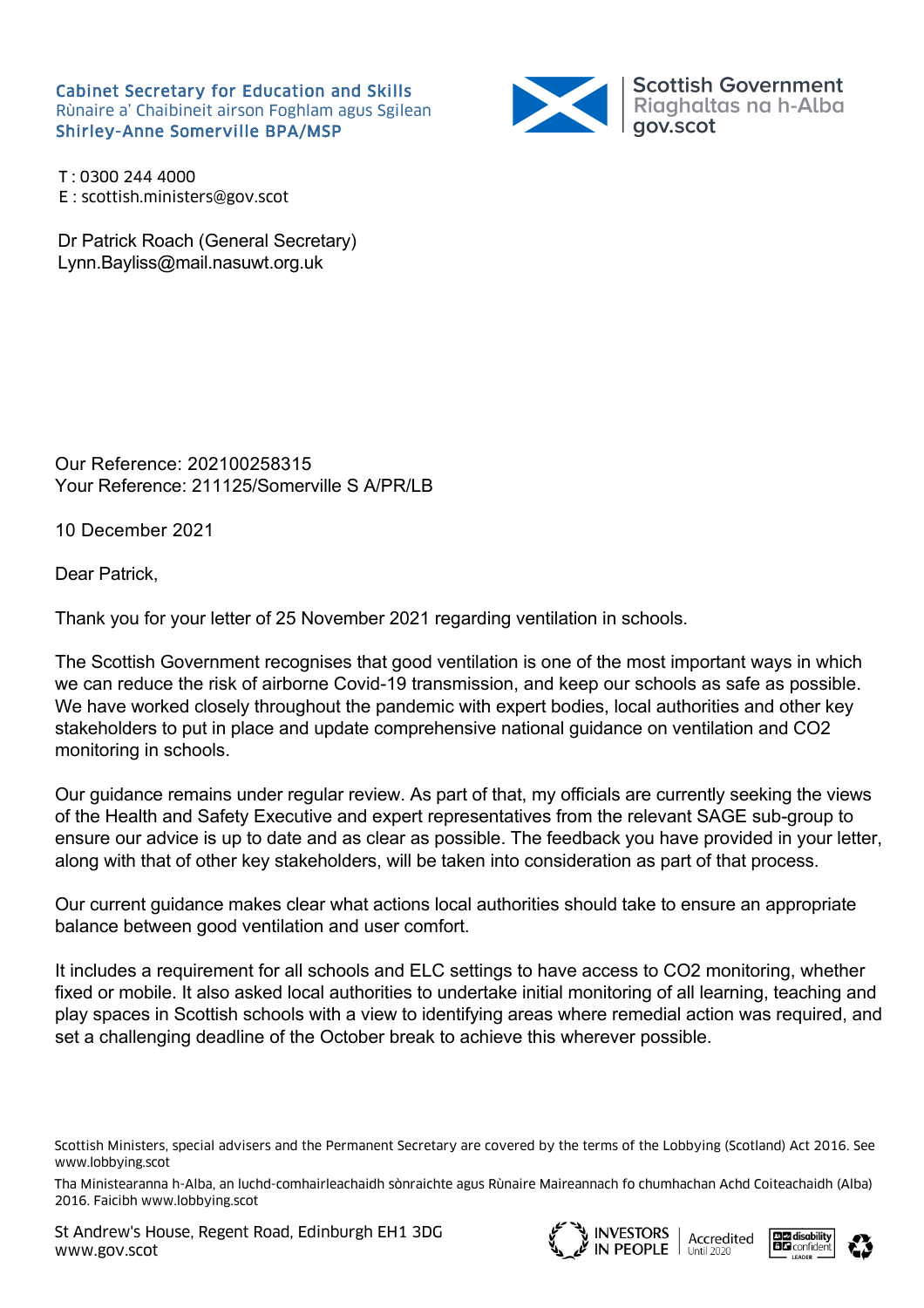Local authorities were asked to have regard to our guidance when undertaking these assessments and [conducting remedial work. That guidance refers to relevant regulations, including the School Premises](https://www.legislation.gov.uk/uksi?title=School%20Premises%20%28General%20Requirements%20and%20Standards%29%20%28Scotland%29%20Regulations) Regulations and the [Workplace \(Health, Safety and Welfare\) Regulations 1992](https://www.legislation.gov.uk/uksi/1992/3004/contents/made) requirements to maintain a reasonable temperature in the workplace. While minimum requirements vary depending on the specific part of the school estate, for classrooms the School Premises Regulations stipulate 2 air changes per hour and a temperature of 17°C.

Our guidance also sets out scientific advice on appropriate levels of CO2. CO2 levels below 800 parts per million (ppm) are usually indicative of well-ventilated spaces, while an upper limit of 1500 parts per million (ppm), if regularly sustained, could indicate a poorly ventilated space. The use of CO2 monitors provides information to allow users to take action as levels rise above 800ppm, in order to keep levels below 1500ppm.

Scottish Government guidance also sets out strategies to help improve ventilation and balance these with user warmth, and makes clear that local authorities should, in consultation with staff and trade unions, ensure there are clear plans in place for effective implementation of local strategies. That includes putting in place pragmatic, proportionate procedures to be followed in the event of any concerns around ventilation or heating.

Local authorities were supported throughout the process of initial CO2 monitoring by regular engagement with Scottish Government and Scottish Futures Trust officials, during which learning and good practice were shared between local authorities.

We further supported delivery of this commitment with an additional £10m funding for local authorities. A previous allocation of £90m Covid-19 logistics funding was also provided for uses including improved ventilation, and we are aware that some local authorities used their share of this funding for those purposes. This represents a significant investment in ensuring ventilation, along with other mitigations in schools, plays an effective role in reducing the risks of COVID.

Local authorities have reported that the initial monitoring exercise is now complete, with all learning, teaching and play spaces having received an initial assessment. This was an important step forward for our collective understanding of ventilation issues in the learning estate. Scotland is the first part of the UK to have achieved this in our local authority schools and settings, and I am grateful to local authorities and school staff, including NASUWT members, for the hard work that has gone into achieving this.

Local authorities rightly hold the detailed information on outcomes of assessments at local level. However, to ensure transparency, throughout the process local authorities were asked to provide us with high-level information on any ventilation mitigations or remedial action arising from the CO2 monitoring exercise.

I set out in a [letter](https://www.parliament.scot/chamber-and-committees/committees/current-and-previous-committees/session-6-education-children-and-young-people-committee/correspondence/2021/learning-estate-co2-monitoring) to the Scottish Parliament's Education, Children and Young People's Committee information about this initial monitoring exercise and the overall outcomes that local authorities have reported to us. Local authorities reported only limited instances of higher-than-expected levels of CO2, having regard to our guidance. They also reported that these issues have largely been capable of being addressed effectively with relatively simple measures, such as freeing stuck windows or additional guidance to staff. Inappropriately occupied spaces were also identified, and arrangements made to relocate to other spaces with appropriate levels of ventilation. In very occasional instances, additional fan systems have been required where no other ventilation was available, for example, where non-

Scottish Ministers, special advisers and the Permanent Secretary are covered by the terms of the Lobbying (Scotland) Act 2016. See www.lobbying.scot

Tha Ministearanna h-Alba, an luchd-comhairleachaidh sònraichte agus Rùnaire Maireannach fo chumhachan Achd Coiteachaidh (Alba) 2016. Faicibh www.lobbying.scot

St Andrew's House, Regent Road, Edinburgh EH1 3DG www.gov.scot